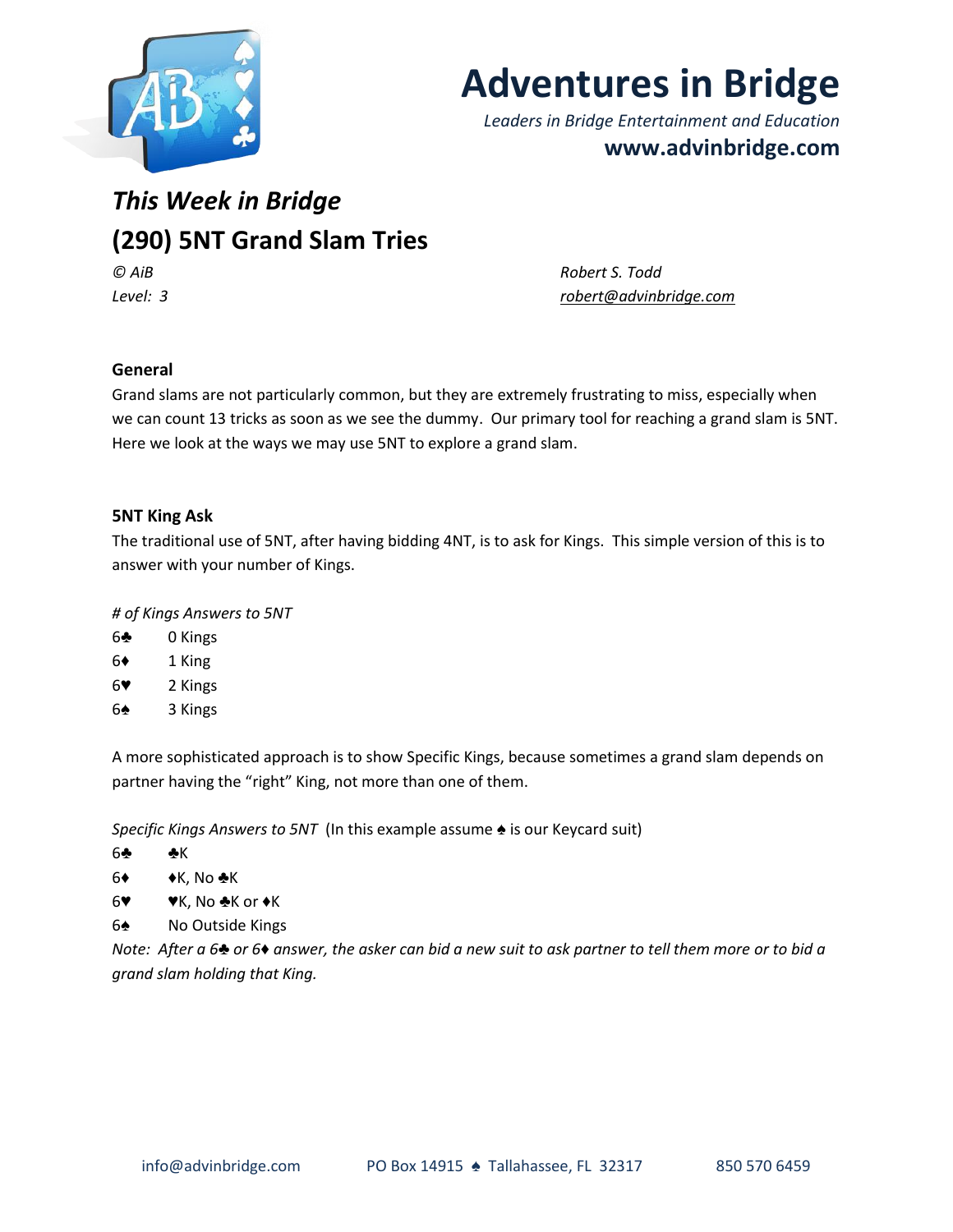

#### **5NT Grand Slam Force**

Another use of 5NT is to check on partner's trump suit quality for a grand slam. With some hands (especially hands with voids) we know that Keycard will not help us - we want to bid a small slam for certain but a grand slam if partner has good trump (2 of the top 3 honors).

*Example 1*

1♠ 3♠

5NT \_\_

This asks Responder to bid a grand slam with 2 of the top 3 honors and to stop in a small slam with a weaker holding. This is called Grand Slam Force (GSF).

Some partnerships use a more sophisticated answering structure to 5NT GSF. When  $\triangleq$ ,  $\Psi$ , or  $\blacklozenge$  are the trump suit, we have bidding space below our suit at the 6-level available to describe our trump holding. Our responses to partner's 5NT asks are about how many of the top 3 honors in the trump suit we hold. (Note: 1/3 means "one out of the top three".)

*Example 2*

1♠ 3♠

5NT \_\_?

- $6\clubsuit$  0/3 honors
- $\bullet$  6 $\bullet$  1/3 honors
- 7-level 2/3 honors

These answers to GSF are the same when  $\blacktriangledown$  or  $\blacklozenge$  is the trump suit.

When ♣ is the trump suit, we do not have as much room to show our hand below a small slam.

*Example 3*

1♣ 5♣

5NT \_\_?

- $\bullet$  6 $\bullet$  0/3 or 1/3 honors
- $7\clubsuit$  2/3 honors

If you believe that 6NT is a safe final contract, then you can bid 6♦ to show 1/3 honors.

#### *Advanced GSF Responses in a Major Suit*

Some partnerships try to make use of the extra space that is available when a Major suit is trump to describe their top honor holding in more detail by playing a more detailed set of responses.

1♥ 3♥

5NT \_\_?

- 6♣ 0/3 honors
- 6♦ 1/3 honors (Queen Only)
- 6♥ 1/3 honors (Ace or King Only)
- 7-level 2/3 honors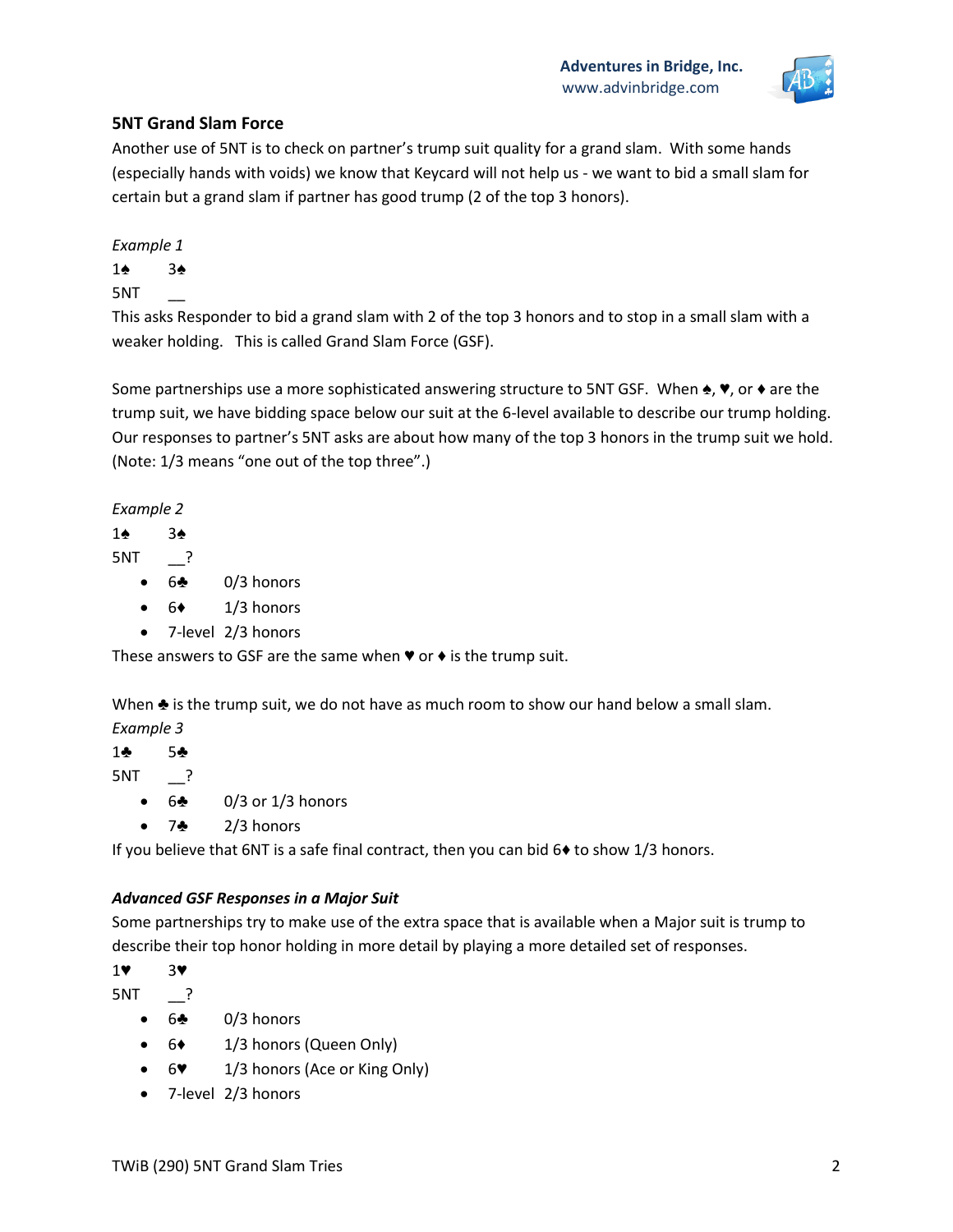

#### *Example 4*

Here is an example of a hand that might use 5NT (GSF) to try for a grand slam. ♠ KJTxxxx ♥ – ♦ KQJxx ♣ A 1♠ 3♠ 4♣ 4♦  $5NT$ 

#### **Courtesy 5NT**

Another important part of using 5NT is to let partner know that we have all the Keycards and are interested in a grand slam. This is especially true when partner's hand is unlimited or may contain a source of tricks.

In these situations, 5NT by Opener confirms that our side has all the Keycards (and the trump Queen) and invites partner to explore a grand slam. 5NT traditionally asks for Kings (either # or specific), but if Responder can count 13 tricks then they can choose not to show their Kings and instead just bid a grand slam.

*Example 5* 1♠ 2♣ 2♠ 3♠ 4NT 5♥ 5NT 7NT ♠ KQxxxx ♠ AJx  $\blacktriangledown$  Ax  $\blacktriangledown$  Jx  $\triangle$  Axx  $\triangle$  Jx ♣ Ax ♣ KQJxxx

With these two hands we would use the courtesy 5NT to bid a grand slam.

*Note: Even with little interest in a grand slam, when we hold all the Keycards, we should be sure to bid 5NT if partner's hand could contain enough tricks to make a grand slam possible. Bidding 6*♠ *in this auction should deny holding all the Keycards – so partner is not tempted to bid on to Grand Slam.*